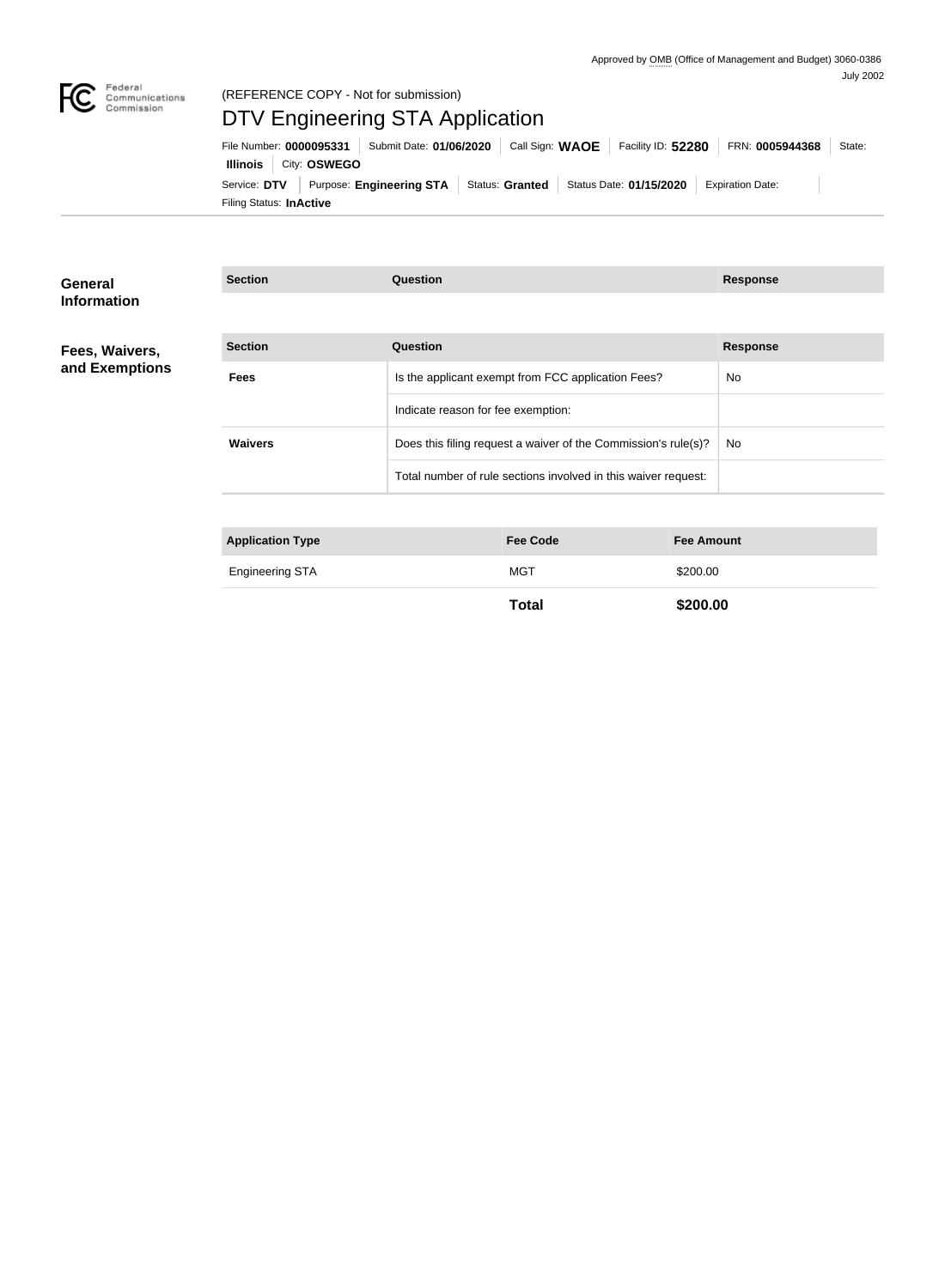### **Applicant Name, Type, and Contact Information**

| <b>Applicant</b>                                                                                      | <b>Address</b>                                                                                 | <b>Phone</b>            | Email                   | <b>Applicant</b><br><b>Type</b> |
|-------------------------------------------------------------------------------------------------------|------------------------------------------------------------------------------------------------|-------------------------|-------------------------|---------------------------------|
| <b>FOUR SEASONS PEORIA, LLC</b><br><b>Applicant</b><br>Doing Business As: FOUR SEASONS<br>PEORIA, LLC | 5670 WILSHIRE BOULEVARD,<br><b>SUITE 1620</b><br>LOS ANGELES, CA 90036<br><b>United States</b> | $+1$ (323) 904-<br>4090 | FCC@LOOP.<br><b>COM</b> | Other                           |

#### **Authorization Holder Name**

 $\Box$  Check box if the Authorization Holder name is being updated because of the sale (or transfer of control) of the Authorization(s) to another party and for which proper Commission approval has not been received or proper notification provided.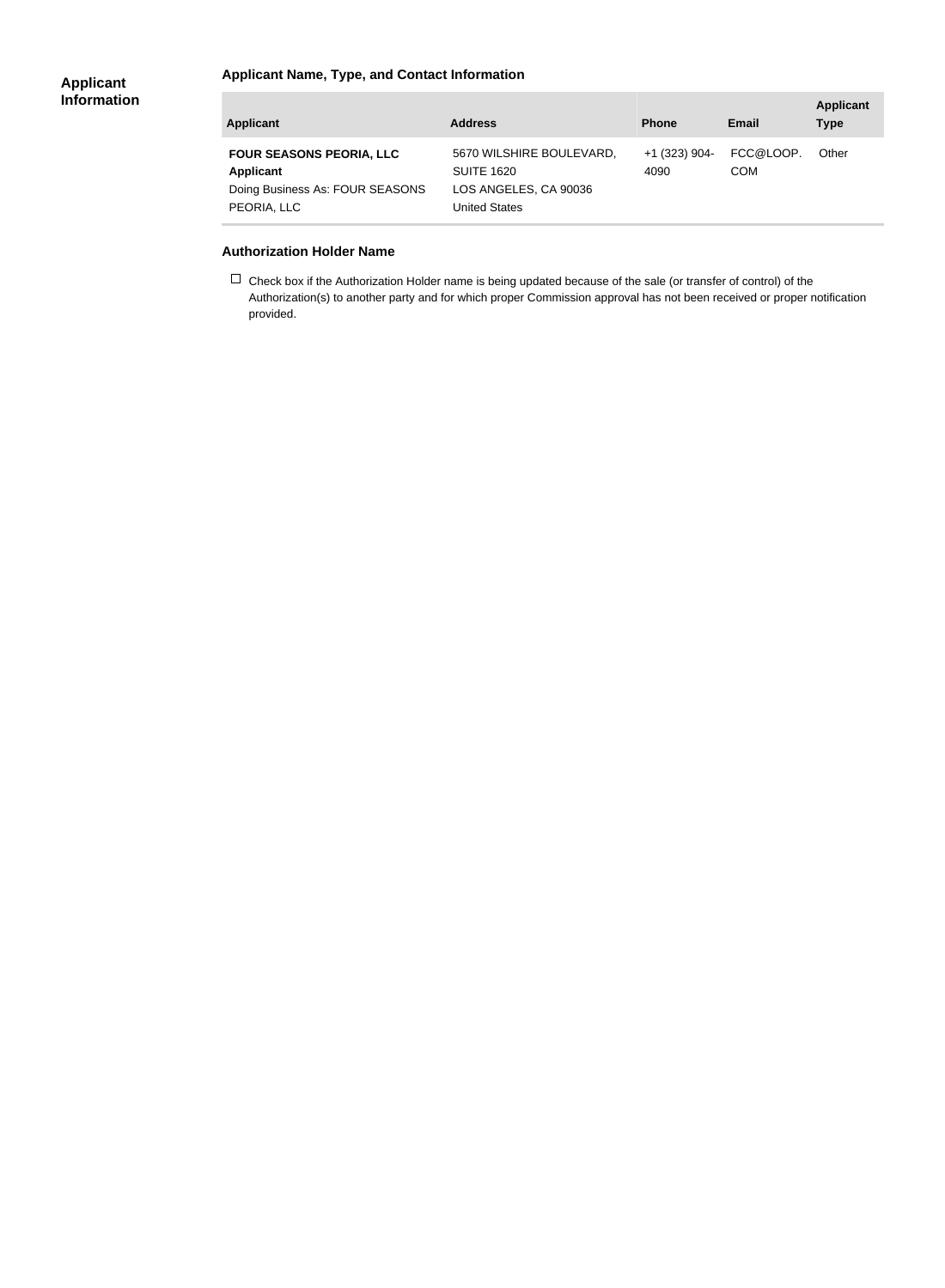| <b>Contact</b><br><b>Representatives</b><br>(3) | <b>Contact Name</b>                                                         | <b>Address</b>                                                                             | <b>Phone</b>          | <b>Email</b>                      | <b>Contact Type</b>         |
|-------------------------------------------------|-----------------------------------------------------------------------------|--------------------------------------------------------------------------------------------|-----------------------|-----------------------------------|-----------------------------|
|                                                 | <b>CHRISTINE MENG</b><br><b>FOUR SEASONS</b><br>PEORIA, LLC                 | 5670 WILSHIRE BLVD.,<br><b>SUITE 1620</b><br>LOS ANGELES, CA 90036<br><b>United States</b> | +1 (323) 904-<br>4099 | CMENG@LOOP.COM                    | Administrative              |
|                                                 | <b>LAWRENCE ROGOW</b><br><b>ROGOW</b><br><b>FOUR SEASONS</b><br>PEORIA, LLC | 5670 WILSHIRE BLVD.,<br><b>SUITE 1620</b><br>LOS ANGELES, CA 90036<br><b>United States</b> | +1 (323) 904-<br>4090 | ROGOW@LOOP.COM                    | Technical<br>Representative |
|                                                 | <b>JOAN STEWART</b><br><b>STEWART</b><br><b>WILEY REIN LLP</b>              | 1776 K STREET NW<br>WASHINGTON, DC 20006<br><b>United States</b>                           | +1 (202) 719-<br>7438 | JSTEWART@WILEYREIN.<br><b>COM</b> | Legal<br>Representative     |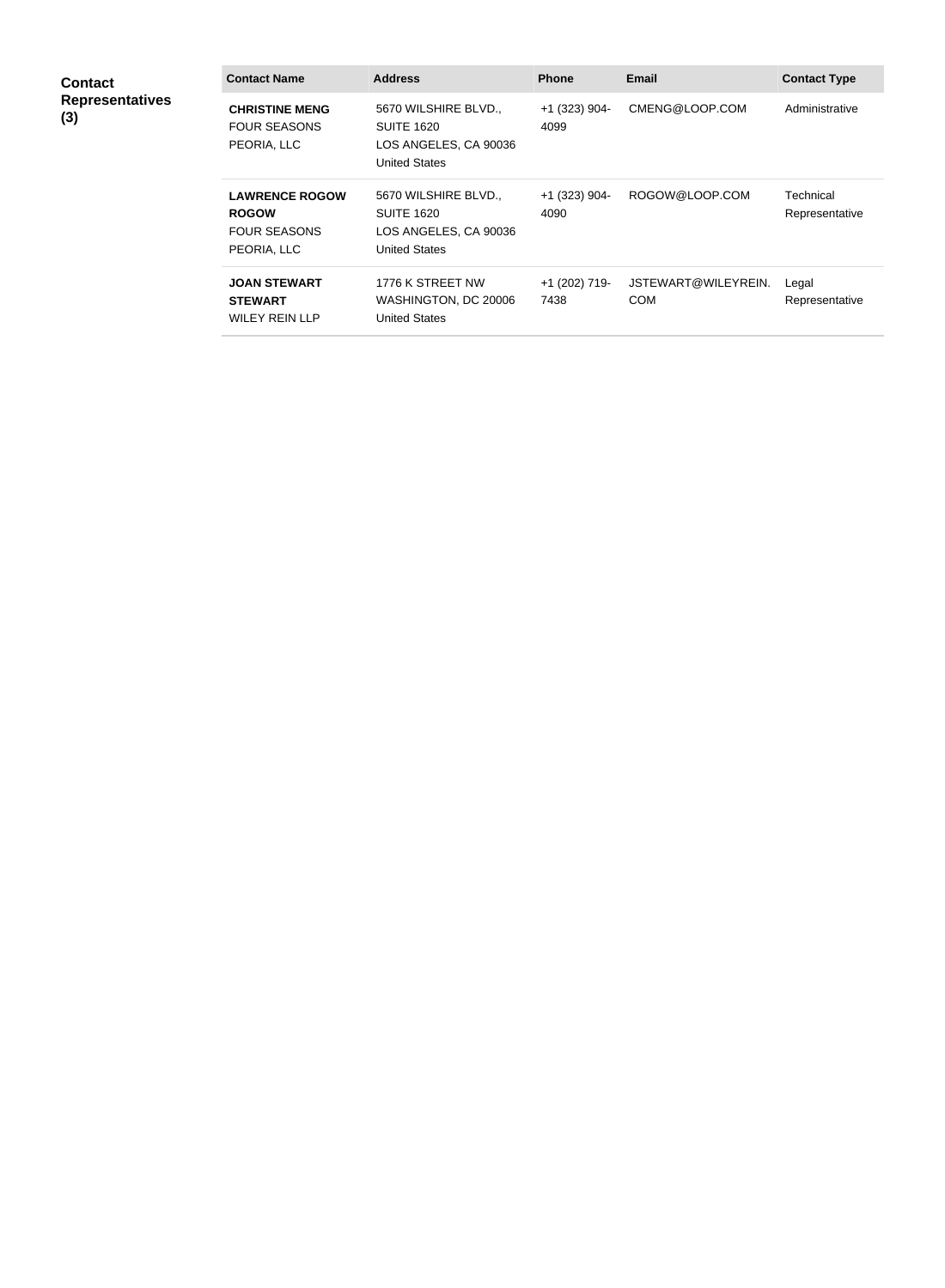| <b>Channel and</b><br><b>Facility</b><br><b>Information</b> | <b>Section</b>                                 | <b>Response</b>        |                    |
|-------------------------------------------------------------|------------------------------------------------|------------------------|--------------------|
|                                                             | <b>Proposed Community of</b><br><b>License</b> | <b>Facility ID</b>     | 52280              |
|                                                             |                                                | <b>State</b>           | Illinois           |
|                                                             |                                                | City                   | OSWEGO             |
|                                                             |                                                | DTV Channel            | 24                 |
|                                                             |                                                | Designated Market Area | Peoria-Bloomington |
|                                                             | <b>Facility Type</b>                           | <b>Facility Type</b>   | Commercial         |
|                                                             |                                                | <b>Station Type</b>    | Main               |
|                                                             | Zone                                           | Zone                   | 1                  |

# **Primary station proposed to be rebroadcast:**

**Facility Id Call Sign City State**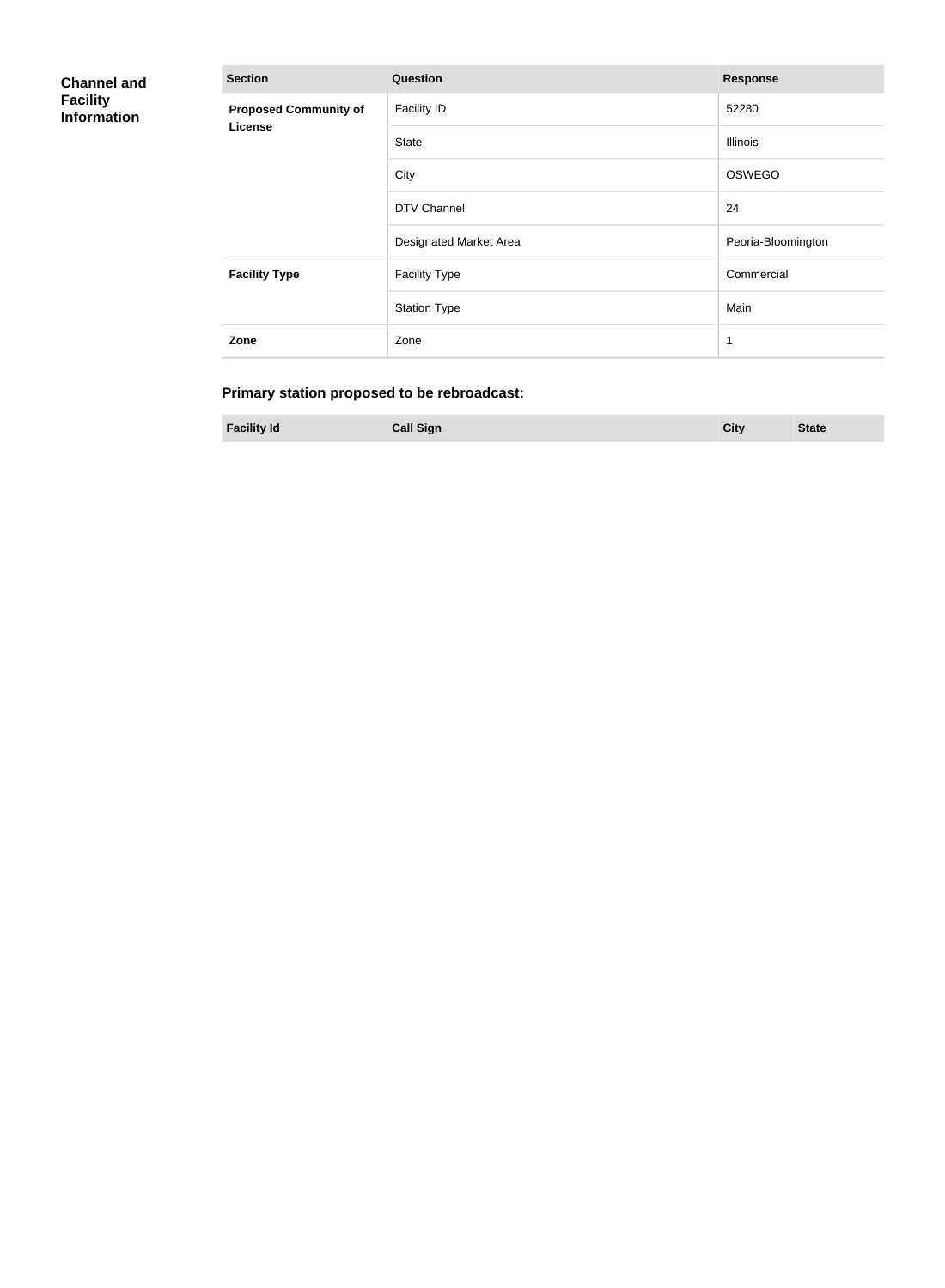| <b>Antenna Location</b><br>Data | <b>Section</b>                                  | <b>Question</b>                                                    | <b>Response</b>                          |
|---------------------------------|-------------------------------------------------|--------------------------------------------------------------------|------------------------------------------|
|                                 | <b>Antenna Structure</b><br><b>Registration</b> | Do you have an FCC Antenna Structure Registration (ASR)<br>Number? | Yes                                      |
|                                 |                                                 | <b>ASR Number</b>                                                  | 1008775                                  |
|                                 | <b>Coordinates (NAD83)</b>                      | Latitude                                                           | 40° 37' 46.0" N+                         |
|                                 |                                                 | Longitude                                                          | 089° 32′ 53.0" W-                        |
|                                 |                                                 | Structure Type                                                     | TOWER-A free standing or<br>guyed struct |
|                                 |                                                 | <b>Overall Structure Height</b>                                    | 184.1 meters                             |
|                                 |                                                 | <b>Support Structure Height</b>                                    | 147.5 meters                             |
|                                 |                                                 | <b>Ground Elevation (AMSL)</b>                                     | 227.1 meters                             |
|                                 | <b>Antenna Data</b>                             | Height of Radiation Center Above Ground Level                      | 173.5 meters                             |
|                                 |                                                 | Height of Radiation Center Above Average Terrain                   | 212 meters                               |
|                                 |                                                 | Height of Radiation Center Above Mean Sea Level                    | 400.6 meters                             |
|                                 |                                                 | <b>Effective Radiated Power</b>                                    | 402 kW                                   |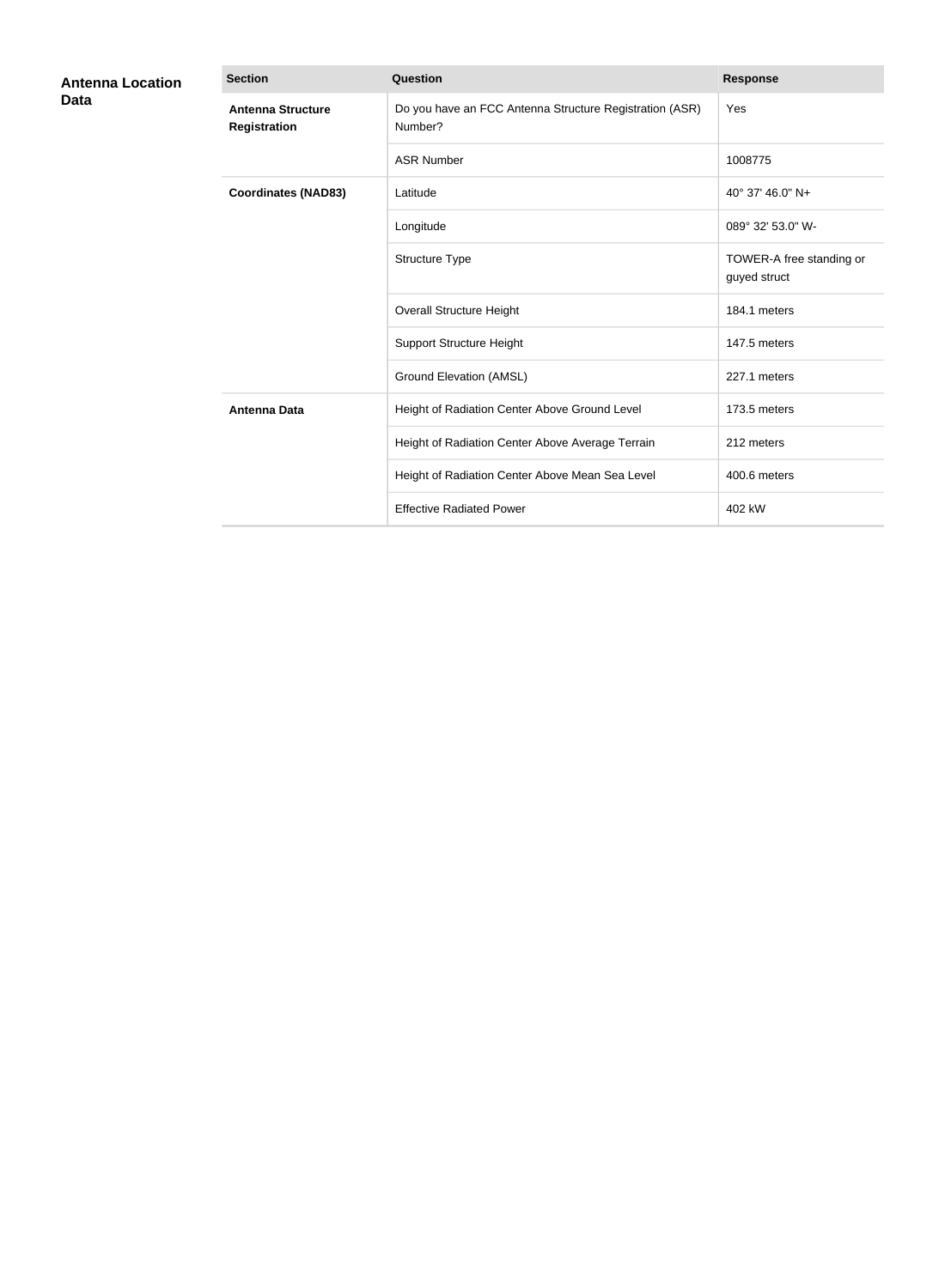| Antenna<br><b>Technical Data</b> | <b>Section</b>                                  | Question                                                                                                                                            | <b>Response</b>           |
|----------------------------------|-------------------------------------------------|-----------------------------------------------------------------------------------------------------------------------------------------------------|---------------------------|
|                                  | <b>Antenna Type</b>                             | Antenna Type                                                                                                                                        | <b>Directional Custom</b> |
|                                  |                                                 | Do you have an Antenna ID?                                                                                                                          | Yes                       |
|                                  |                                                 | Antenna ID                                                                                                                                          | 1005978                   |
|                                  | <b>Antenna Manufacturer and</b>                 | Manufacturer:                                                                                                                                       | <b>Dielectric</b>         |
|                                  | <b>Model</b>                                    | Model                                                                                                                                               | TUA-O4-16/64H-1-T-R       |
|                                  |                                                 | Rotation                                                                                                                                            | 0 degrees                 |
|                                  |                                                 | <b>Electrical Beam Tilt</b>                                                                                                                         | 0.75                      |
|                                  |                                                 | <b>Mechanical Beam Tilt</b>                                                                                                                         | Not Applicable            |
|                                  |                                                 | toward azimuth                                                                                                                                      |                           |
|                                  |                                                 | Polarization                                                                                                                                        | Horizontal                |
|                                  | <b>DTV and DTS: Elevation</b><br><b>Pattern</b> | Does the proposed antenna propose elevation radiation<br>patterns that vary with azimuth for reasons other than the<br>use of mechanical beam tilt? | <b>No</b>                 |
|                                  |                                                 | Uploaded file for elevation antenna (or radiation) pattern<br>data                                                                                  |                           |

## **Directional Antenna Relative Field Values (Pre-rotated Pattern)**

| <b>Degree</b> | Value | <b>Degree</b> | Value | <b>Degree</b> | Value | <b>Degree</b> | Value |
|---------------|-------|---------------|-------|---------------|-------|---------------|-------|
| $\pmb{0}$     | 0.810 | 90            | 0.810 | 180           | 0.810 | 270           | 0.810 |
| 10            | 0.949 | 100           | 0.949 | 190           | 0.949 | 280           | 0.949 |
| 20            | 0.921 | 110           | 0.921 | 200           | 0.921 | 290           | 0.921 |
| 30            | 0.765 | 120           | 0.765 | 210           | 0.765 | 300           | 0.765 |
| 40            | 0.795 | 130           | 0.795 | 220           | 0.795 | 310           | 0.795 |
| 50            | 0.948 | 140           | 0.948 | 230           | 0.948 | 320           | 0.948 |
| 60            | 1.000 | 150           | 1.000 | 240           | 1.000 | 330           | 1.000 |
| 70            | 0.937 | 160           | 0.937 | 250           | 0.937 | 340           | 0.937 |
| 80            | 0.797 | 170           | 0.797 | 260           | 0.797 | 350           | 0.797 |

#### **Additional Azimuths**

| <b>Degree</b> | V <sub>A</sub> |
|---------------|----------------|
| 284           | 0.970          |
| 194           | 0.970          |
| 14            | 0.970          |
| 104           | 0.970          |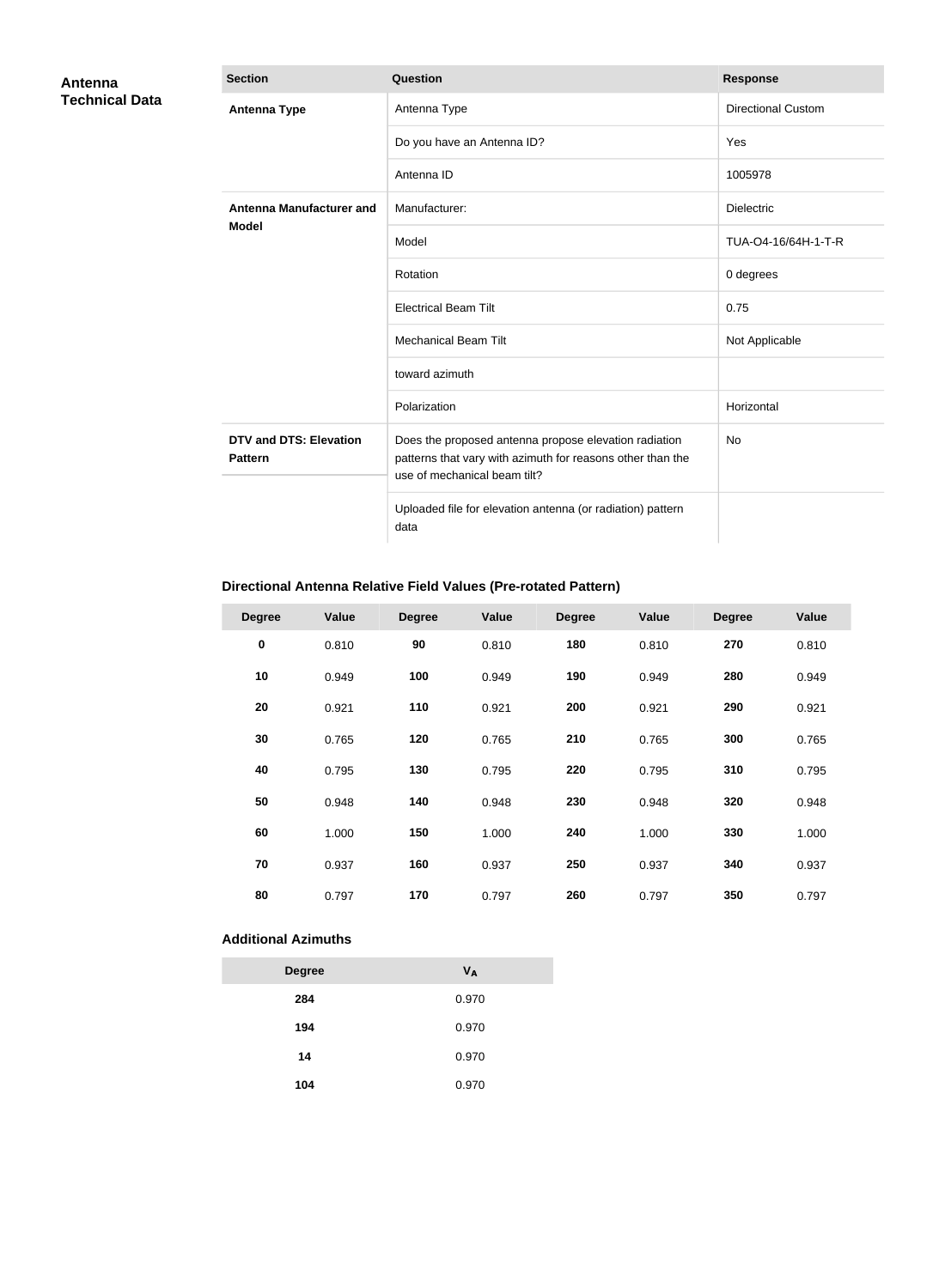| <b>Certification</b> | <b>Section</b>                                    | Question                                                                                                                                                                                                                                                                                                                                                                                                                                                                                                                                                                                                                                                                                                                                                                                                                                                  | <b>Response</b>                                  |
|----------------------|---------------------------------------------------|-----------------------------------------------------------------------------------------------------------------------------------------------------------------------------------------------------------------------------------------------------------------------------------------------------------------------------------------------------------------------------------------------------------------------------------------------------------------------------------------------------------------------------------------------------------------------------------------------------------------------------------------------------------------------------------------------------------------------------------------------------------------------------------------------------------------------------------------------------------|--------------------------------------------------|
|                      | <b>General Certification</b><br><b>Statements</b> | The Applicant waives any claim to the use of any particular<br>frequency or of the electromagnetic spectrum as against the<br>regulatory power of the United States because of the<br>previous use of the same, whether by authorization or<br>otherwise, and requests an Authorization in accordance with<br>this application (See Section 304 of the Communications Act<br>of 1934, as amended.).                                                                                                                                                                                                                                                                                                                                                                                                                                                       |                                                  |
|                      |                                                   | The Applicant certifies that neither the Applicant nor any<br>other party to the application is subject to a denial of Federal<br>benefits pursuant to §5301 of the Anti-Drug Abuse Act of<br>1988, 21 U.S.C. §862, because of a conviction for<br>possession or distribution of a controlled substance. This<br>certification does not apply to applications filed in services<br>exempted under §1.2002(c) of the rules, 47 CFR. See §1.<br>2002(b) of the rules, 47 CFR §1.2002(b), for the definition of<br>"party to the application" as used in this certification §1.2002<br>(c). The Applicant certifies that all statements made in this<br>application and in the exhibits, attachments, or documents<br>incorporated by reference are material, are part of this<br>application, and are true, complete, correct, and made in<br>good faith.   |                                                  |
|                      | <b>Authorized Party to Sign</b>                   | <b>FAILURE TO SIGN THIS APPLICATION MAY RESULT IN</b><br>DISMISSAL OF THE APPLICATION AND FORFEITURE<br>OF ANY FEES PAID<br>Upon grant of this application, the Authorization Holder may<br>be subject to certain construction or coverage requirements.<br>Failure to meet the construction or coverage requirements<br>will result in automatic cancellation of the Authorization.<br>Consult appropriate FCC regulations to determine the<br>construction or coverage requirements that apply to the type<br>of Authorization requested in this application.<br>WILLFUL FALSE STATEMENTS MADE ON THIS FORM<br>OR ANY ATTACHMENTS ARE PUNISHABLE BY FINE AND<br>/OR IMPRISONMENT (U.S. Code, Title 18, §1001) AND/OR<br>REVOCATION OF ANY STATION AUTHORIZATION (U.S.<br>Code, Title 47, §312(a)(1)), AND/OR FORFEITURE (U.S.<br>Code, Title 47, §503). |                                                  |
|                      |                                                   | I certify that this application includes all required and<br>relevant attachments.                                                                                                                                                                                                                                                                                                                                                                                                                                                                                                                                                                                                                                                                                                                                                                        | Yes                                              |
|                      |                                                   | I declare, under penalty of perjury, that I am an authorized<br>representative of the above-named applicant for the<br>Authorization(s) specified above.                                                                                                                                                                                                                                                                                                                                                                                                                                                                                                                                                                                                                                                                                                  | <b>LAWRENCE ROGOW</b><br><b>ROGOW</b><br>MANAGER |
|                      |                                                   |                                                                                                                                                                                                                                                                                                                                                                                                                                                                                                                                                                                                                                                                                                                                                                                                                                                           | 01/06/2020                                       |